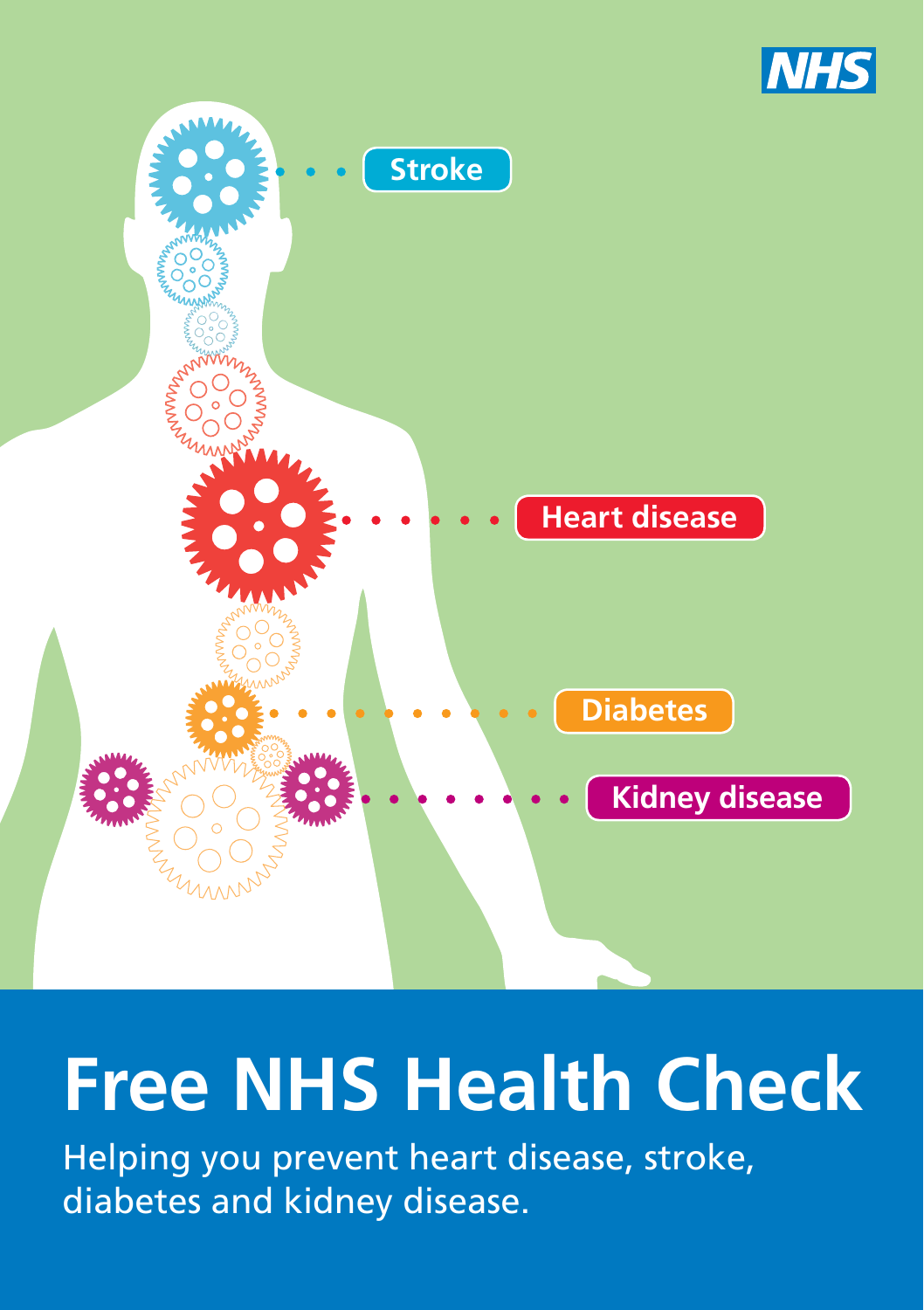# **Working together to improve your health**

**Everyone is at risk of developing heart disease, stroke, diabetes or kidney disease. The good news is that these conditions can often be prevented – even if you have a history of them in your family. Have your free NHS Health Check and you will be better prepared for the future and be able to take steps to maintain or improve your health.** 

### **Why do I need an NHS Health Check?**

We know that your risk of developing heart disease, stroke, type 2 diabetes and kidney disease increases with age. There are also certain things that will put you at even greater risk.

These are:

- being overweight
- lack of exercise
- smoking
- high blood pressure
- high cholesterol.

Both men and women can develop these conditions, and having one could increase your risk of developing another in the future. 

- **•** In the brain a blocked artery or a bleed can cause a stroke.
- **•** In the heart a blocked artery can cause a heart attack or angina.
- The kidneys can be damaged by high blood pressure or diabetes, causing chronic kidney disease and increasing your risk of having a heart attack.
- Being overweight and a lack of exercise can lead to type 2 diabetes.
- **•** If unrecognised or unmanaged, type 2 diabetes could increase your risk of further health problems, including heart disease, kidney disease and stroke.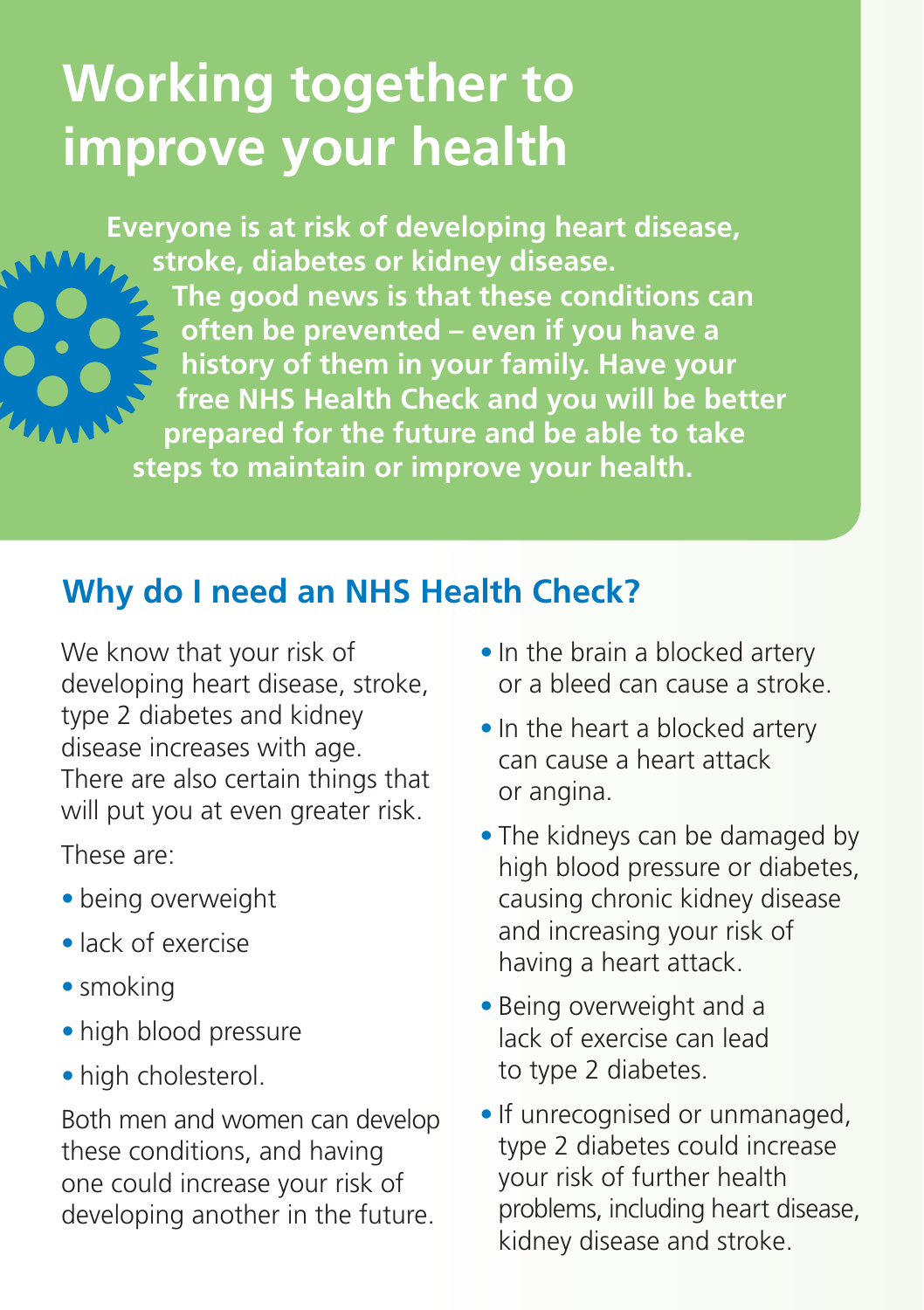**Even if you're feeling well, it's worth having your NHS Health Check now. We can then work with you to lower your chances of developing these health problems in the future.** 

### **What happens at the check?**

This check is to assess your risk of developing heart disease, type 2 diabetes, kidney disease and stroke.

- The check will take about 20–30 minutes.
- You'll be asked some simple questions. For example, about your family history and any medication you are currently taking.
- We'll record your height, weight, age, sex and ethnicity.
- We'll take your blood pressure.
- We'll do a simple blood test to check your cholesterol level.

## **What happens after the check?**

We will discuss how we can support you to reduce your risk and stay healthy.

- You'll be taken through your results and told what they mean. Some people may be asked to return at a later date for their results.
- You'll be given personalised advice on how to lower your risk and maintain a healthy lifestyle.
- Some people with raised blood pressure will have their kidneys checked through a blood test.
- Some people may need to have another blood test to check for type 2 diabetes. Your health professional will be able to tell you more.
- Treatment or medication may be prescribed to help you maintain your health.